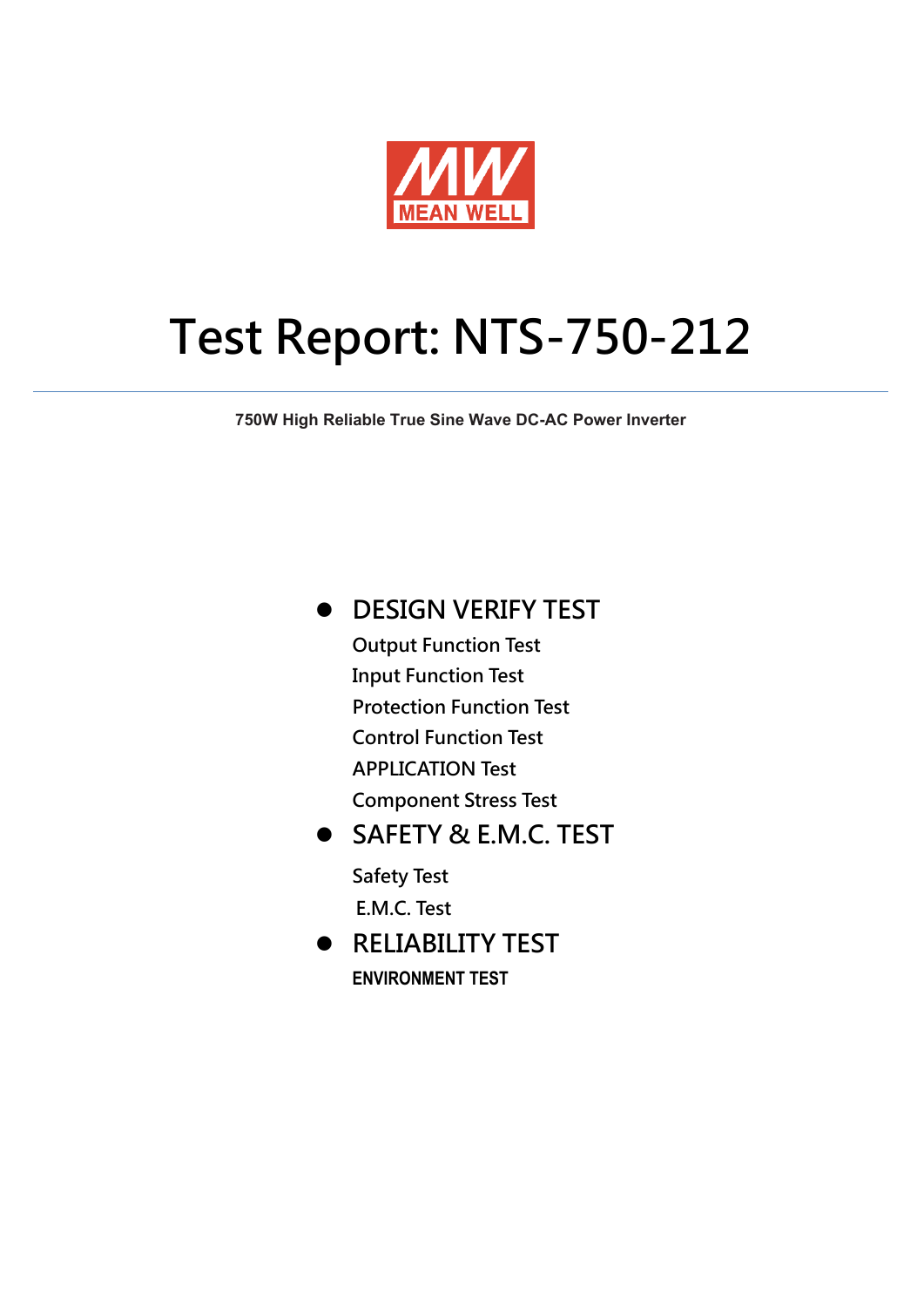

### **DESIGN VERIFY TEST**

#### **OUTPUT FUNCTION TEST**

| <b>NO</b>      | <b>TEST ITEM</b>                | <b>SPECIFICATION</b>                   | <b>TEST CONDITION</b>                           | <b>RESULT</b>                                            |
|----------------|---------------------------------|----------------------------------------|-------------------------------------------------|----------------------------------------------------------|
| $\mathbf{1}$   | <b>RATED POWER</b>              | 750W                                   | <b>IP: 12VDC</b>                                |                                                          |
|                |                                 |                                        | Ta: $25^{\circ}$ C                              | 765<br>W                                                 |
| $\overline{2}$ | <b>OUTPUT</b><br><b>MAXIMUM</b> | (1)862W/180sec.                        | IP: 12.5VDC                                     |                                                          |
|                | <b>POWER</b>                    | (2)1125w/10sec                         | OP:TESTING LOAD                                 | (1) 229.46 V/ 3.77 A/ 180.1Sec                           |
|                | (TYP)                           | (3) SURGE POWER<br>1500W               | Ta: $25^{\circ}$ C                              | (2) 229.12 V/ 4.93 A/ 10.08Sec                           |
|                |                                 | FOR 30CYCLE Vin<br>$(30 \pm 5)$        |                                                 | (3) 226.02 V/ 6.63 A/ 29 Cycle                           |
|                |                                 | CYCLE)                                 |                                                 |                                                          |
|                | CH3:O/P VAC CH4:O/P IAC         |                                        |                                                 |                                                          |
|                | Fig1                            |                                        | Fig2                                            |                                                          |
|                | 目                               | 140V7<br>4 3.30A/ 20.00s/<br>$-101.4s$ | Roll<br>140W<br>圓<br>Cursor                     | 2.000 s/<br>$-10.00s$<br>3.30A/<br>Rell<br>1 E<br>Cursor |
|                |                                 | X1(4)                                  | Manual                                          | Manual<br>X1(4)                                          |
|                |                                 | X2(4):                                 | -188.047600000000s                              | -14.560000000000s                                        |
|                |                                 | AX:                                    | $-7.942800000000$<br>180.104800000000s          | -4.480000000000<br>AX:<br>10.080000000000s               |
|                |                                 | 1/AX:                                  | 5.5523mHz                                       | 1/8X:<br>99.206mHz                                       |
|                |                                 | Y1(4)                                  | $-1.6750A$                                      | $Y1(4)$ :<br>$-1.6750A$                                  |
|                |                                 | Y2(4)                                  | 1.4500A                                         | $Y2(4)$ :<br>1.4500A<br>AY:                              |
|                | AY:<br>AY/AX:                   |                                        | 3.1250A                                         | 3.1250A<br>AY/AX:                                        |
|                |                                 |                                        | 17.3510mA/s                                     | 310.020mA/s                                              |
|                | $-42.0000V$<br>283.000A         | 3.500V<br>-165.On                      | 6:56 PM<br>$-42.0000V$<br>283.000A<br>$\bullet$ | 3.500V<br>6:58 PM<br>$-165.0mA$                          |
|                | <b>DC</b><br>10.01<br>Fig3      | 50.0<br>1000:                          | Dec 25, 2020<br>10.0:1                          | 50.0:1<br>Dec 25, 2020<br>tnon-                          |
|                | AAAAAAAAAAAAAAAAAAAAAAAAAA      | 140V7<br>4 5.30A/ 100.0ms/ -5.696s     | Roll<br>æ<br>Meas<br>□■                         |                                                          |
|                |                                 |                                        | AC RMS - Cyc(3):<br>225.2                       |                                                          |
|                |                                 |                                        | AC RMS - FS(3):<br>169.87V                      |                                                          |
|                |                                 |                                        | AC RMS - Cyc(4):<br>6.601A                      |                                                          |
|                |                                 |                                        | AC RMS - FS(4):<br>4.976A<br>+ Pulse Count(3):  |                                                          |
|                |                                 |                                        |                                                 |                                                          |
|                |                                 |                                        | ÷                                               |                                                          |
|                |                                 |                                        |                                                 |                                                          |
|                |                                 |                                        |                                                 |                                                          |
|                | $-42.0000V$<br>283.000A         | 3.500V                                 | 6:59 PM                                         |                                                          |
|                | <b>DC</b><br>10.0:1 DC          | 50.0:1 DC<br>1000                      | Dec 25, 2020                                    |                                                          |
| $\overline{3}$ |                                 |                                        |                                                 |                                                          |
|                | AC Voltage                      | 200 / 220 / 230 / 240Vac               | <b>IP: 12VDC</b>                                | DIP S.W 200VAC:<br>199.78<br>$\mathsf V$                 |
|                |                                 | selectable by DIP S.W                  | OP: FULL LOAD                                   | $\sf V$<br>DIP S.W 220VAC:<br>219.75                     |
|                |                                 |                                        | Ta: $25^{\circ}$ C                              | DIP S.W 230VAC:<br>229.72<br>$\vee$                      |
|                |                                 |                                        |                                                 | DIP S.W 240VAC:<br>V<br>239.9                            |
| 4              | <b>FREQUENCY</b>                | 50/60Hz (±0.1HZ) selectable            | <b>IP: 12VDC</b>                                | DIP S.W 50HZ:<br>50.042 HZ                               |
|                |                                 | by DIP S.W                             | OP: FULL LOAD                                   | DIP S.W 60HZ:<br>59.959 HZ                               |
|                |                                 |                                        | Ta: $25^{\circ}$ C                              |                                                          |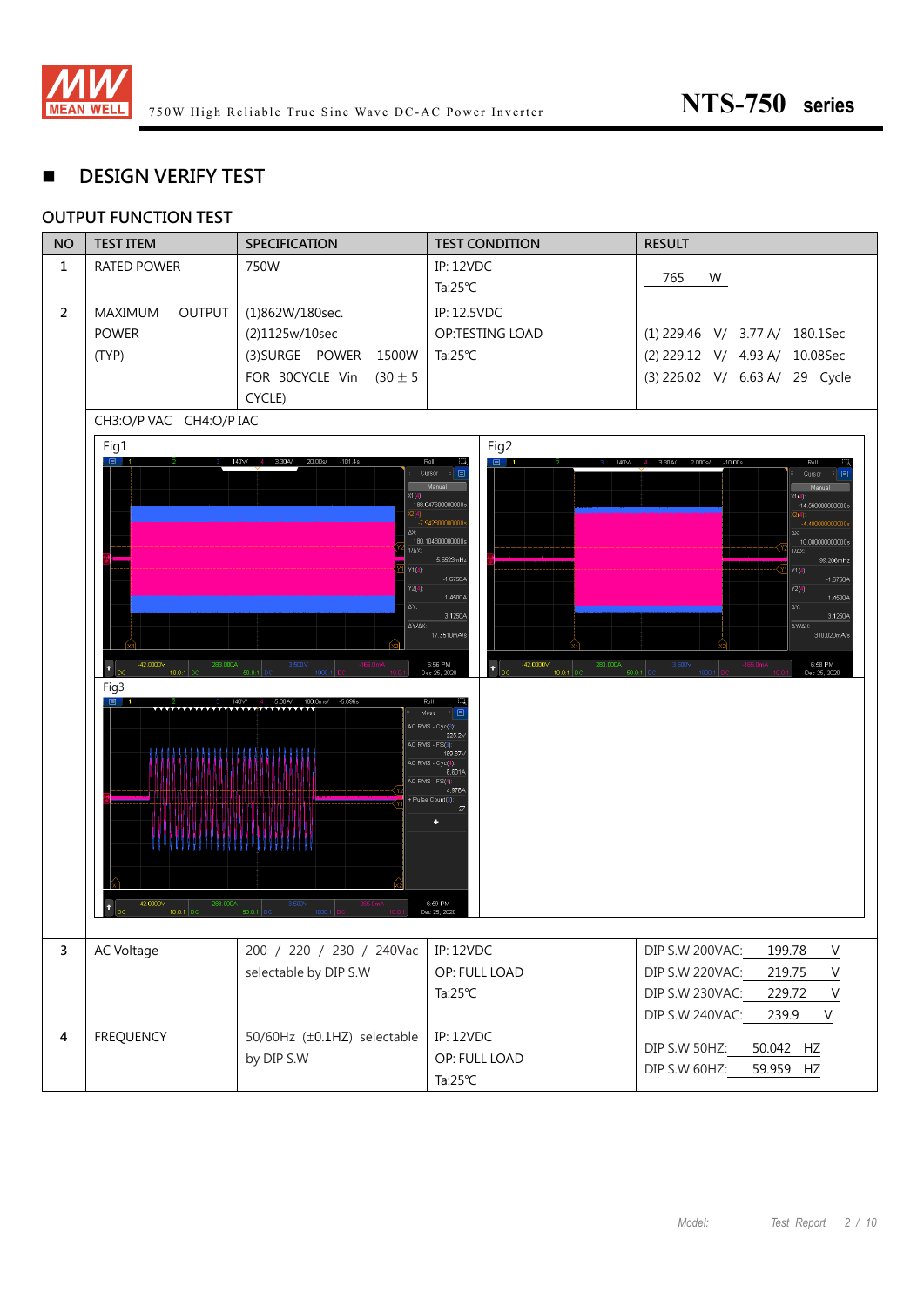

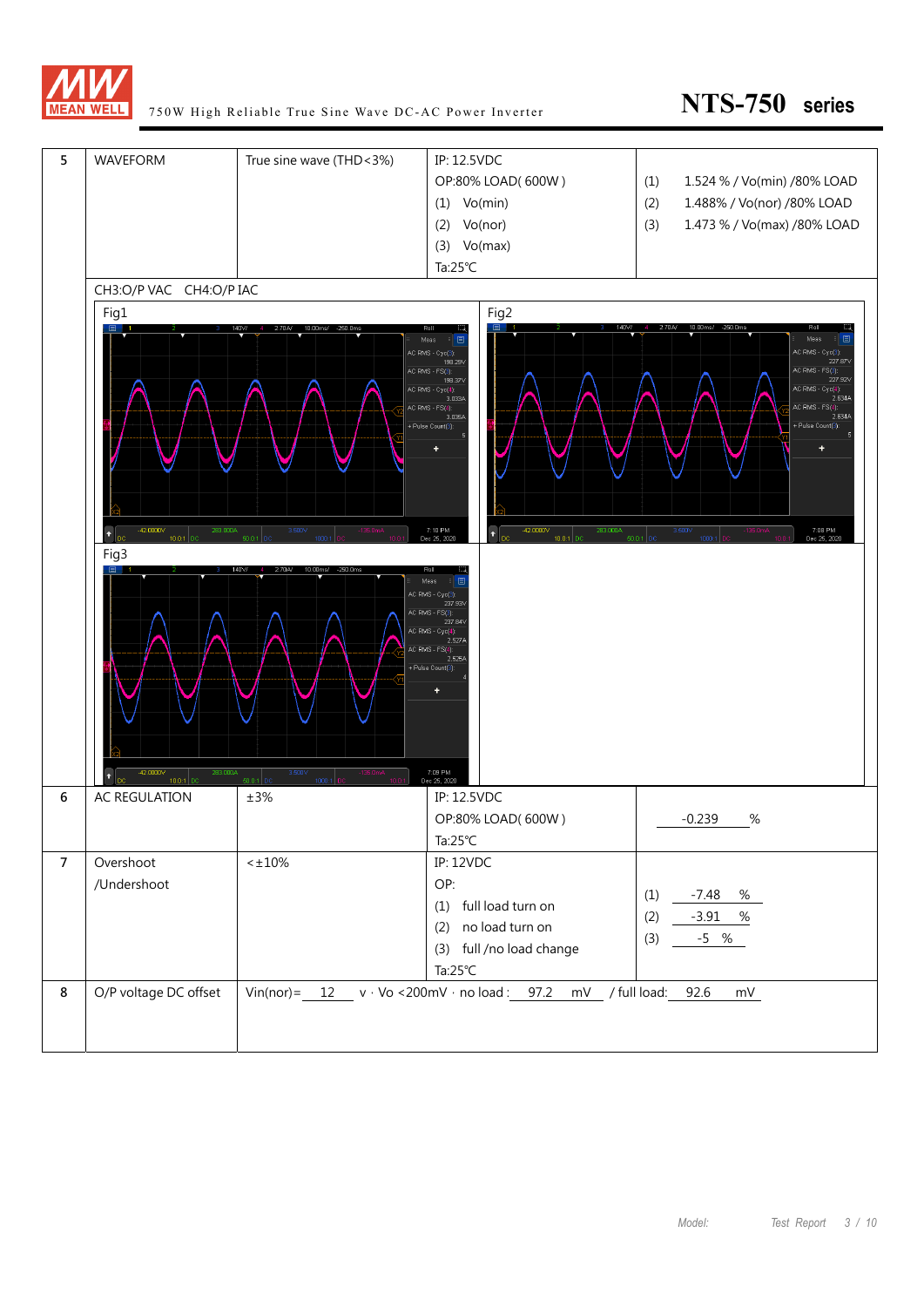

| 9<br><b>LED STATUS</b> | Statas test         |                                                   |                            |
|------------------------|---------------------|---------------------------------------------------|----------------------------|
|                        | <b>LED</b>          | <b>Statas</b>                                     | <b>RESULT</b>              |
|                        | Green               | Inverter OK                                       | OK                         |
|                        | Orange              | Remote off<br>楽<br>Saving mode                    | OK                         |
|                        | Red                 | <b>Abnormal Status</b><br>(See SPEC)              | OK                         |
|                        | <b>Battery test</b> |                                                   |                            |
|                        | <b>LED</b>          | <b>Battery RANGE</b>                              | <b>RESULT</b>              |
|                        | Green (             | 12.5~15.5 Vdc±0.3v                                | 12.629Vdc ~ 15.719Vdc      |
|                        | Orange <b>O</b>     | 11~12.5Vdc ±0.3v                                  | 10.98Vdc ~12.576 Vdc       |
|                        | Red (               | $<$ 11.0 Vdc $\pm$ 0.3v<br>$>15.5$ vdc $\pm$ 0.3v | < 10.97 Vdc<br>> 15.708Vdc |
|                        | Load test           |                                                   |                            |
|                        | <b>LED</b>          | <b>LOAD RANGE</b>                                 | <b>RESULT</b>              |
|                        | Green (             | Min. load ~ 40%±5% LOAD                           | Min. load ~ 44.8%          |
|                        | Orange <b>O</b>     | 40%±5%~80%±5%LOAD                                 | 40.93%~82.27%              |
|                        | Red                 | $\geq 80\% \pm 5\%$ LOAD                          | $\geq 83.4\%$              |

#### **INPUT FUNCTION TEST**

| <b>NO</b> | <b>TEST ITEM</b>           | <b>SPECIFICATION</b> | <b>TEST CONDITION</b>                                                                                                                                                                                                                                     | <b>RESULT</b>                                                         |
|-----------|----------------------------|----------------------|-----------------------------------------------------------------------------------------------------------------------------------------------------------------------------------------------------------------------------------------------------------|-----------------------------------------------------------------------|
| 1         | <b>VOLTAGE RANGE (TYP)</b> | 10VDC~16.5VDC        | IP: TESTING<br>OP:NO LOAD/FULL LOAD<br>Ta:25 $°C$                                                                                                                                                                                                         | $10.15$ VDC $\sim$ 16.54 VDC/NO LOAD<br>10.21 VDC~16.48 VDC/FULL LOAD |
|           |                            |                      | $I/P$ :<br>$LOW$ -LINE=10.5V<br>$HIGH-LINE = 16.2V$<br>O/P:FULL/MIN LOAD<br>(PLEASE CHECK<br>DERATING<br>CURVE)<br>ON:30Sec OFF:30Sec 10MIN<br>(POWER ON/OFF NO DAMAGE)<br>I/P: 12V<br>O/P:FULL LOAD<br>ON:30ec OFF:30ec 12Hr<br>(POWER ON/OFF NO DAMAGE) | Test:<br>OK                                                           |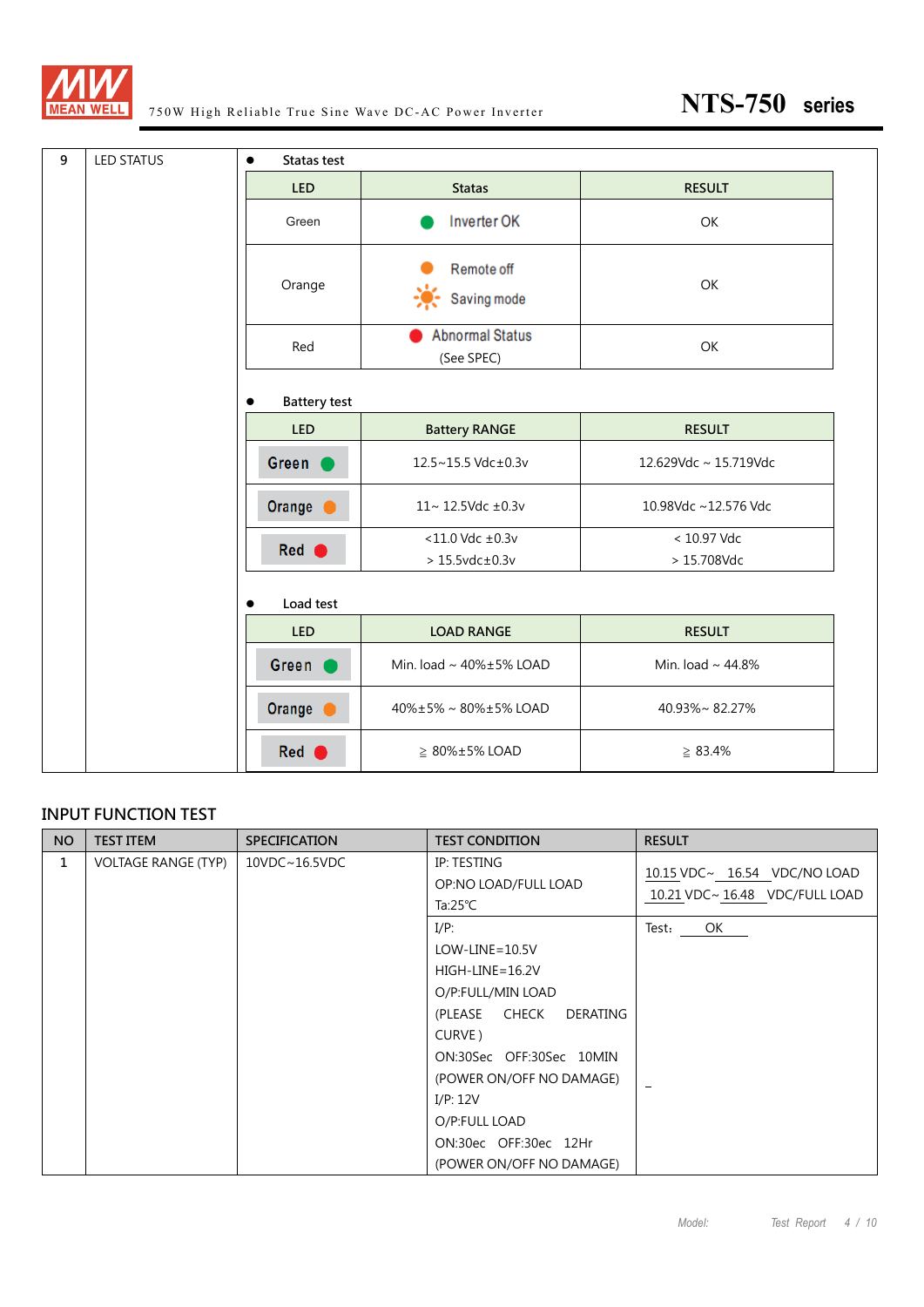

| $\overline{2}$ | DC CURRENT (TYP)            | 75A                        | <b>IP: 12VDC</b>            |                    |
|----------------|-----------------------------|----------------------------|-----------------------------|--------------------|
|                |                             |                            | OP:FULL LOAD                | 69.42 A            |
|                |                             |                            | Ta: $25^{\circ}$ C          |                    |
| $\overline{3}$ | NO LOAD DISSPATION          | $\leq$ 1.2W @ saving mode  | IP: 12VDC                   | 0.72 W             |
|                | (Typ.)                      | $\leq 10W@NON-Saving Mode$ | OP:NO LOAD                  | 8.34 W             |
|                |                             |                            | Ta: $25^{\circ}$ C          | LED DISPLAY:<br>OK |
| 4              | SAVING<br>MODE<br><b>TO</b> | $Po \geqslant 25W$         | <b>IP: 12VDC</b>            |                    |
|                | <b>NORMAL</b>               |                            | OP: TESTING LOAD            | 20.092<br>W        |
|                |                             |                            | Ta: $25^{\circ}$ C          |                    |
| 5              | NORMAL TO SAVING            | Po≤ 10W                    | <b>IP: 12VDC</b>            |                    |
|                | <b>MODE</b>                 |                            | OP: TESTING LOAD            | 10.6 W             |
|                |                             |                            | Ta:25 $°C$                  |                    |
| 6              | OFF MODE CURRENT            | $\leq 1mA$                 | <b>IP: 12VDC</b>            |                    |
|                | DRAW (Typ.)                 |                            | OP: Sw off                  | 0.501 mA           |
|                |                             |                            | Ta: $25^{\circ}$ C          |                    |
| $\overline{7}$ | EFFICIENCY(TYP)             | 600W/90%                   | IP: 12.5VDC                 |                    |
|                |                             |                            | OP: Po=600W                 | 93.04 %            |
|                |                             |                            | 230V/50HZ (factory setting) |                    |

#### **PROTECTION TEST**

| <b>NO</b>      | <b>TEST ITEM</b>                         | <b>SPECIFICATION</b> | <b>TEST CONDITION</b> | <b>RESULT</b>    |
|----------------|------------------------------------------|----------------------|-----------------------|------------------|
| $\mathbf{1}$   | <b>BAT LOW ALARM</b>                     | 11V±0.3VDC           | IP: TESTING           |                  |
|                |                                          |                      | <b>OP:FULL LOAD</b>   | 11.086<br>$\vee$ |
|                |                                          |                      | SW:ON                 |                  |
|                |                                          |                      | Ta: $25^{\circ}$ C    |                  |
| $\overline{2}$ | <b>BAT LOW SHUT DOWN</b>                 | $10V \pm 0.3VDC$     | IP: TESTING           |                  |
|                |                                          |                      | OP: FULL LOAD         | 10.161 V         |
|                |                                          |                      | SW:ON                 |                  |
|                |                                          |                      | Ta: $25^{\circ}$ C    |                  |
| $\overline{3}$ | <b>BAT LOW RESTART</b>                   | 12.5V±0.3VDC         | IP: TESTING           |                  |
|                |                                          |                      | OP: FULL LOAD         | 12.589 V         |
|                |                                          |                      | SW:ON                 |                  |
|                |                                          |                      | Ta: $25^{\circ}$ C    |                  |
| $\overline{4}$ | <b>BAT HIGH ALARM</b>                    | 15.5V±0.3VDC         | IP: TESTING           |                  |
|                |                                          |                      | OP:FULL LOAD          | 15.513 V         |
|                |                                          |                      | SW:ON                 |                  |
|                |                                          |                      | Ta: $25^{\circ}$ C    |                  |
| 5              | <b>SHUT</b><br><b>BAT</b><br><b>HIGH</b> | 16.5V±0.3VDC         | IP: TESTING           |                  |
|                | <b>DOWN</b>                              |                      | OP: FULL LOAD         | 16.59 V          |
|                |                                          |                      | SW:ON                 |                  |
|                |                                          |                      | Ta: $25^{\circ}$ C    |                  |
| 6              | <b>BAT HIGH RESTART</b>                  | $15V\pm0.3VDC$       | IP: TESTING           |                  |
|                |                                          |                      | OP: FULL LOAD         | 15.081 V         |
|                |                                          |                      | SW:ON                 |                  |
|                |                                          |                      | Ta: $25^{\circ}$ C    |                  |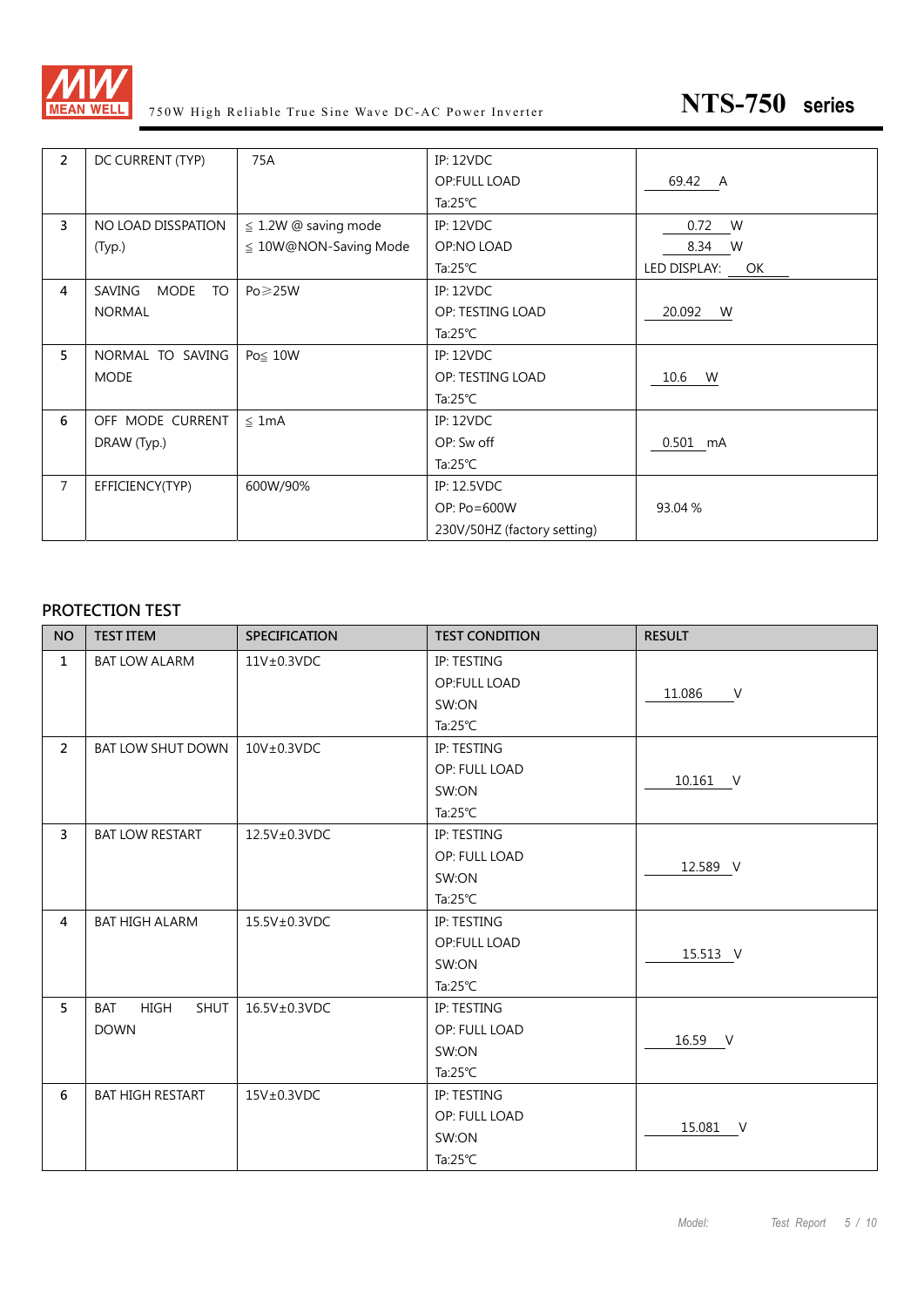

| 7 | <b>OVER TEMPERATURE</b> | voltage:<br>Shut down o/p | IP: HI LINE/LOW-LINE | Shut down o/p voltage, re-power on |
|---|-------------------------|---------------------------|----------------------|------------------------------------|
|   |                         | re-power on               | OP: FULL LOAD        | to recover                         |
|   |                         |                           | SW:ON                | LED DISPLAY: OK                    |
|   |                         |                           | Ta: $25^{\circ}$ C   |                                    |
| 8 | OUTPUT SHORT            | Shut down o/p<br>voltage: | <b>IP: 12VDC</b>     | Shut down o/p voltage, re-power on |
|   |                         | re-power on               | O/P: FULL LOAD       | to recover                         |
|   |                         |                           | SW:ON                | LED DISPLAY:<br>OK                 |
|   |                         |                           | Ta: $25^{\circ}$ C   | (1).TEST:<br>OK                    |
| 9 | OVER LOAD (typ.)        | 105%~115%LOAD 180sec      | IP: 12VDC            | $(1)$ . 107%~ 116%<br>180.1 sec    |
|   |                         | 115%~150%LOAD 10 sec      | OP: TESTING          | (2). 117%~ 149%<br>10.08 sec       |
|   |                         | Shut down o/p voltage,    | SW:ON                | Shut down o/p voltage, re-power on |
|   |                         | re-power on to recover    | Ta: $25^{\circ}$ C   | to recover                         |

#### **CONTROL FUNCTION TEST**

| <b>NO</b> | <b>TEST ITEM</b> | <b>SPECIFICATION</b>                    | <b>TEST CONDITION</b> | <b>RESULT</b>     |
|-----------|------------------|-----------------------------------------|-----------------------|-------------------|
|           | REMOTE CONTROL   | Power ON-OFF remote control   IP: 12VDC |                       | Open: Normal work |
|           |                  | front panel dry contact<br>bv           | OP: FULL LOAD         | Short: Remote off |
|           |                  | connector (by RELAY)                    | Ta:25 $°C$            | (1).TEST: OK      |
|           |                  | Open: Normal work                       |                       | (2).TEST: OK      |
|           |                  | Short: Remote off                       |                       |                   |

#### **APPLICATION TEST**

| <b>NO</b>      | <b>TEST ITEM</b> | <b>SPECIFICATION</b>                | <b>TEST CONDITION</b><br><b>RESULT</b> |
|----------------|------------------|-------------------------------------|----------------------------------------|
| 1              | LAMP             | W · turn on<br>510<br>OK<br>LAMP:   | Vin=HIGH LINE<br>$\cdot$ 1.            |
|                |                  | LAMP:<br>706 W · turn on<br>OK.     | $O/P = 230V/50Hz$<br>2.                |
|                |                  | LAMP:<br>752 W turn on OK           | TEST: OK                               |
| $\overline{2}$ | <b>INDUCTION</b> |                                     | 1 <sup>1</sup><br>$V$ in=HIGH LINE     |
|                | <b>MOTOR</b>     | 0.35 HP                             | 2.<br>$O/P = 230V/50Hz$                |
|                |                  |                                     | TEST: OK                               |
| 3              |                  | WITH PFC: RSP-1600-48               | 1 <sup>1</sup><br>$V$ in=HIGH LINE     |
|                |                  | 785 W<br>$O/P=$                     | 2.<br>$O/P = 230V/50Hz$                |
|                |                  |                                     | TEST: OK                               |
|                |                  |                                     | $V$ in=HIGH LINE<br>$\mathbf{1}$ .     |
|                |                  | NO PFC: SE-1000-48<br>$O/P = 278$ W | 2.<br>$O/P = 230V/50Hz$                |
|                |                  |                                     | TEST: OK                               |

#### **COMPONENT WEAFORM TEST**

| <b>NO</b> | <b>TEST ITEM</b>          | <b>SPECIFICATION</b> | <b>TEST CONDITION</b>     | <b>RESULT</b> |
|-----------|---------------------------|----------------------|---------------------------|---------------|
|           | DC TO DC Power Transistor | Q102 Rated           | I/P: high line            |               |
|           | D to S) or (C to E) Peak  | :60V/120A            | O/P:V(max)/Freq 60HZ      | $(1)$ 36.6V   |
|           | Voltage                   |                      | VDS:                      | $(2)$ 36.2V   |
|           |                           |                      | O/P: (1)Full Load Turn On | $(3)$ 38.2V   |
|           |                           |                      | (2) Output Short          | $(4)$ 37.0V   |
|           |                           |                      | (3) O.L. P(200%) Turn On  | $(5)$ 37.0V   |
|           |                           |                      | (4) NO LOAD Turn On       |               |
|           |                           |                      | (5) Saving mode           |               |
|           |                           |                      | Ta: $25^{\circ}$ C        |               |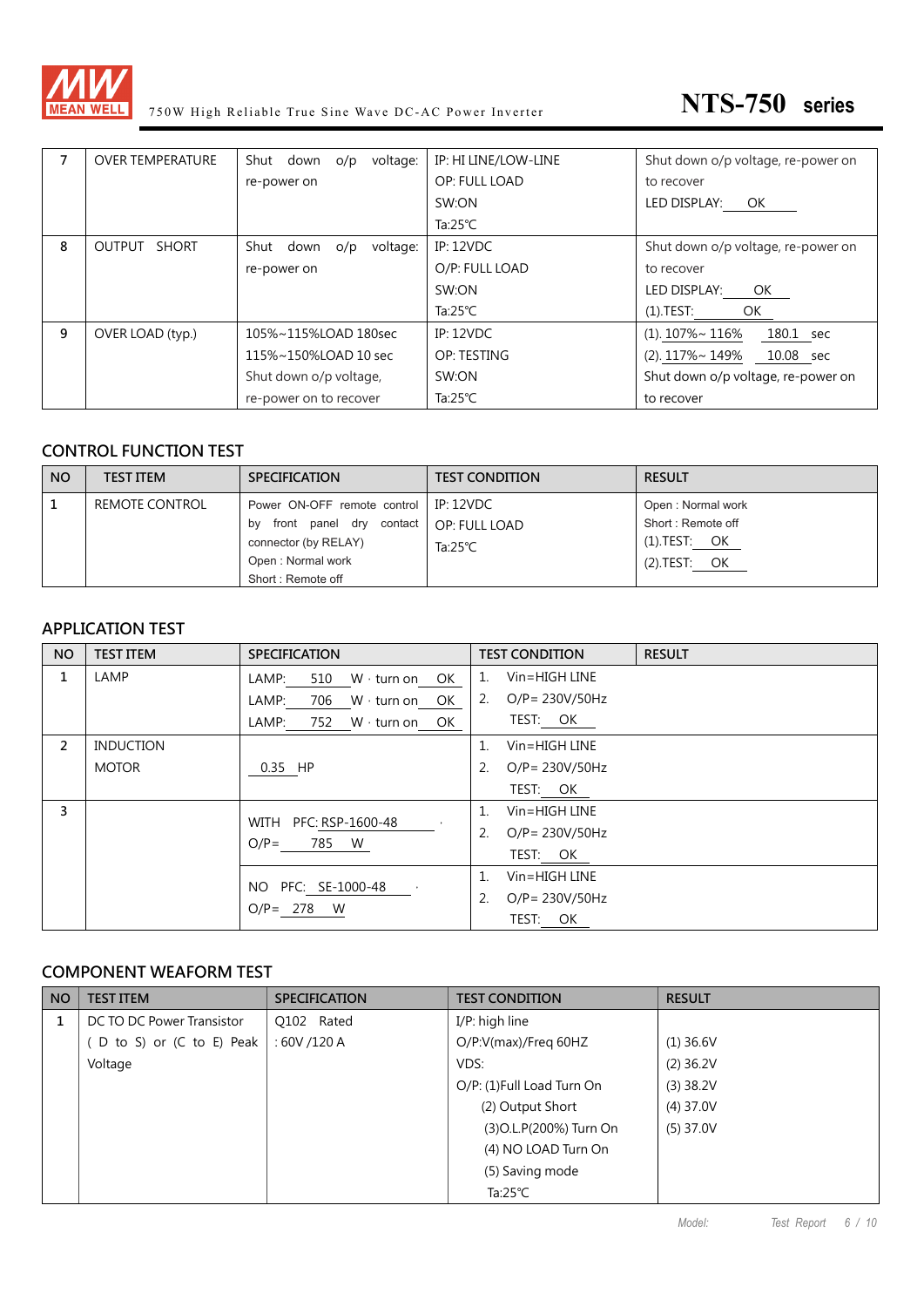

| $\overline{2}$ | DC TO<br>DC Diode Peak    | D 108 Rated                   | I/P: high line            |              |
|----------------|---------------------------|-------------------------------|---------------------------|--------------|
|                | Voltage                   | : 600V/20A                    | O/P:V(max) /Freq 60HZ     | (1) 517V     |
|                |                           |                               | O/P: (1)Full Load Turn On | $(2)$ 529V   |
|                |                           |                               | (2) Output Short          | $(3)$ 529V   |
|                |                           |                               | (3) O.L. P(200%) Turn On  | $(4)$ 497V   |
|                |                           |                               | (4) NO LOAD Turn On       | (5) 505V     |
|                |                           |                               | (5) Saving mode           |              |
|                |                           |                               | Ta: $25^{\circ}$ C        |              |
| 3              | DC BUS Capacitor Voltage  | C118/C119<br>Rated            | I/P: high line            | C118         |
|                |                           | : 500 u/ 265 V                | O/P:V(max) /Freq 60HZ     | (1) 247V     |
|                |                           |                               | O/P: (1)Full Load Turn On | $(2)$ 249V   |
|                |                           |                               | (2) Output Short          | (3) 249V     |
|                |                           |                               | (3) O.L. P(200%) Turn On  | (4) 247V     |
|                |                           |                               | (4) NO LOAD Turn On       | (5) 247V     |
|                |                           |                               | (5) Saving mode           |              |
|                |                           |                               | Ta: $25^{\circ}$ C        | C119         |
|                |                           |                               |                           | (1) 249V     |
|                |                           |                               |                           | (2) 251V     |
|                |                           |                               |                           | (3) 251V     |
|                |                           |                               |                           | $(4)$ 255V   |
|                |                           |                               |                           | (5) 253V     |
| 4              | DC TO AC Power Transistor | Q 200<br>Rated                | I/P: high line            |              |
|                | (D to S) or (C to E) Peak | :30A /650V                    | O/P: V(max) /Freq 60HZ    | (1)491V      |
|                | Voltage                   |                               | VDS:                      | (2)540V      |
|                |                           |                               | O/P: (1)Full Load Turn On | (3)531V      |
|                |                           |                               | (2) Output Short          | (4)491V      |
|                |                           |                               | (3) O.L. P(200%) Turn On  | (5)491V      |
|                |                           |                               | (4) NO LOAD Turn On       |              |
|                |                           |                               | (5) Saving mode           |              |
|                |                           |                               | Ta: $25^{\circ}$ C        |              |
| 5              | AUX PWM MOS               | Q504 Rated                    | I/P: high line            | Q504         |
|                |                           | 40 A/200 V                    | O/P:V(max) /Freq 60HZ     | (1)41.4V     |
|                |                           |                               | O/P: (1)Full Load Turn On | $(2)$ 41.4 V |
|                |                           | Q105 Rated                    | (2) Output Short          | $(3)$ 41.4 V |
|                |                           | 40 A/ 200 V<br>$\ddot{\cdot}$ | (5) O.L. P(200%) Turn On  | $(4)$ 41.4 V |
|                |                           |                               | (4) NO LOAD Turn On       | $(5)$ 41.4 V |
|                |                           |                               | (5) Saving mode           |              |
|                |                           |                               | Ta: $25^{\circ}$ C        | Q105         |
|                |                           |                               |                           | $(1)$ 41.0V  |
|                |                           |                               |                           | $(2)$ 41.4V  |
|                |                           |                               |                           | (3) 41.4V    |
|                |                           |                               |                           | $(4)$ 41.4V  |
|                |                           |                               |                           | $(5)$ 41.0V  |
| 6              | Control IC Voltage Test   |                               | I/P: high line            | U303         |
|                |                           | MCU IC U303 Rated             | O/P:V(max) /Freq 60HZ     | (1) 3.34V    |
|                |                           | $2.4 V \sim 3.6 V$            | O/P: (1)Full Load Turn On | $(2)$ 3.34V  |
|                |                           |                               | (2) Output Short          | $(3)$ 3.34V  |
|                |                           | AUX IC U501 Rated             | (3) O.L. P(200%) Turn On  | (4) 3.34V    |
|                |                           | $8.2V - 30V$                  | (4) NO LOAD Turn On       | $(5)$ 3.34V  |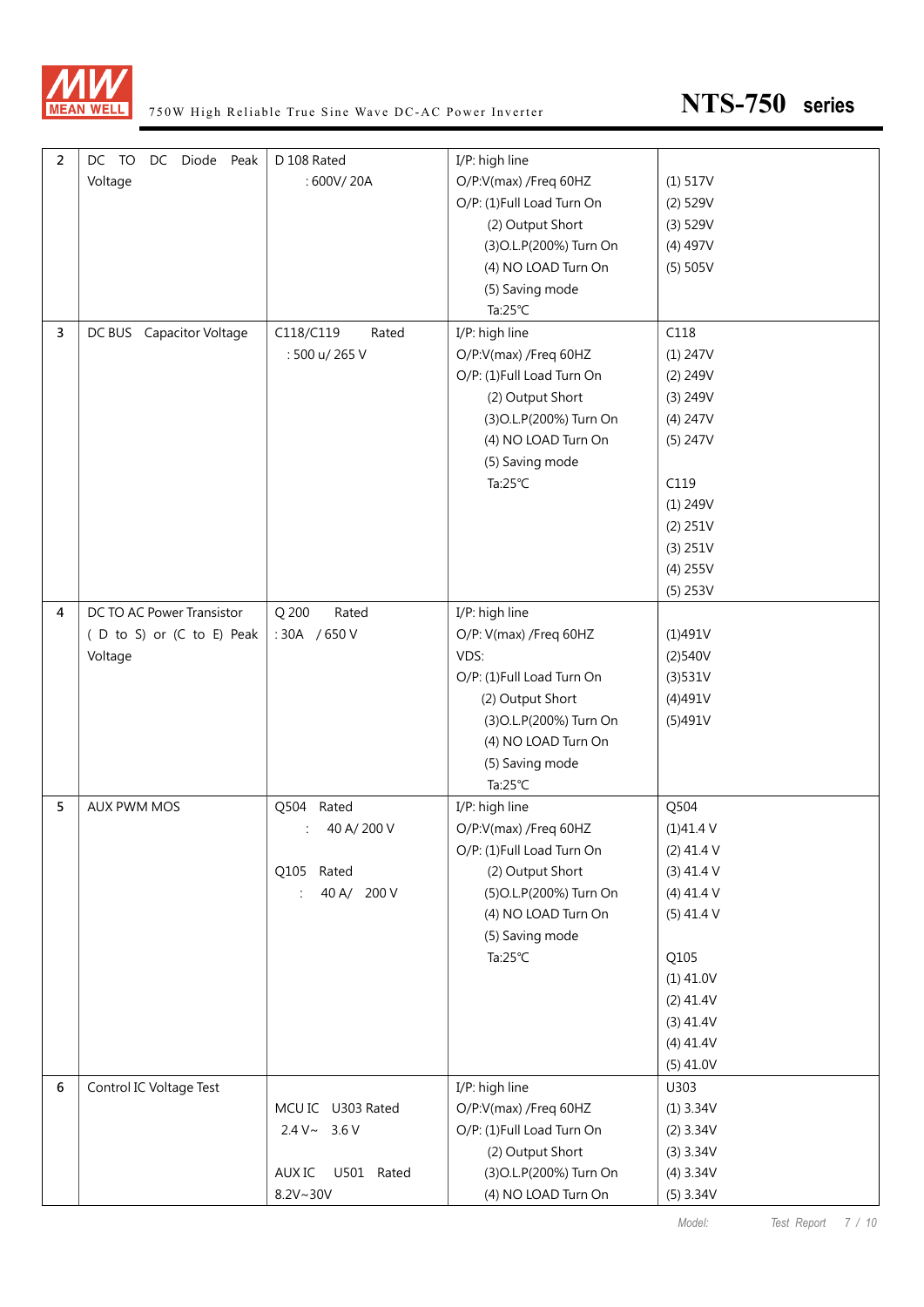

|  |                           | (5) Saving mode    |              |
|--|---------------------------|--------------------|--------------|
|  | CHARGE IC U101 Rated      | Ta: $25^{\circ}$ C | U501         |
|  | $-0.3V - 20V$             |                    | (1) 12.62V   |
|  |                           |                    | $(2)$ 12.62V |
|  |                           |                    | (3) 12.62V   |
|  | Gate Driver IC U200 Rated |                    | (4) 12.62V   |
|  | $-0.3V - 20V$             |                    | (5) 12.62V   |
|  |                           |                    |              |
|  |                           |                    | U101         |
|  |                           |                    | $(1)$ 12.30V |
|  |                           |                    | $(2)$ 12.22V |
|  |                           |                    | (3) 12.22V   |
|  |                           |                    | (4) 12.22V   |
|  |                           |                    | (5) 12.30V   |
|  |                           |                    |              |
|  |                           |                    | U200         |
|  |                           |                    | (1) 5.07V    |
|  |                           |                    | (2) 5.07V    |
|  |                           |                    | (3) 5.07V    |
|  |                           |                    | (4) 5.07V    |
|  |                           |                    | (5) 5.07V    |

#### **SAFETY &EMC TEST**

#### **SAFETY TEST**

| <b>NO</b> | <b>TEST ITEM</b>                      | <b>SPECIFICATION</b>                                              | <b>TEST CONDITION</b>                                                     | <b>RESULT</b>                                                 |
|-----------|---------------------------------------|-------------------------------------------------------------------|---------------------------------------------------------------------------|---------------------------------------------------------------|
|           | WITHSTAND VOLTAGE                     | BAT I/P-ACO/P: 3 KVAC/min<br>AC O/P-FG: 1.5 KVAC/min              | BATI/P-ACO/P 3.6 KVAC/min<br>AC O/P-FG:1.8 KVAC/min<br>Ta: $25^{\circ}$ C | BAT I/P-ACO/P: 2.147 mA<br>6.36 mA<br>AC O/P-FG:<br>NO DAMAGE |
|           | <b>GROUNDING</b><br><b>CONTINUITY</b> | IEC62368<br>FG(PE) TO CHASSIS<br>OR TRACE < $100 \text{ m}\Omega$ | 40A/2min<br>Ta: $25^{\circ}$ C                                            | $2m\Omega$                                                    |

#### **E.M.C TEST**

| <b>NO</b> | <b>TEST ITEM</b>                                                                   | <b>SPECIFICATION</b>      | <b>TEST CONDITION</b> | <b>RESULT</b>     |  |
|-----------|------------------------------------------------------------------------------------|---------------------------|-----------------------|-------------------|--|
|           | RADIATION                                                                          | <b>■ EN55032(CISPR32)</b> | I/P:24 VDC            | <b>CLASS A</b>    |  |
|           |                                                                                    | (expect for Type-UN)      | O/P:: FULL/50% LOAD   |                   |  |
|           |                                                                                    | CLASS A                   | Ta:25 $^{\circ}$ C    |                   |  |
|           | E.S.D                                                                              | EN61000-4-2               | I/P: 12VDC            | ■ CRITERIA A      |  |
|           |                                                                                    | AIR: 8KV / Contact: 4KV   | O/P:FULL LOAD         | $\Box$ CRITERIA B |  |
|           |                                                                                    |                           | Ta:25 $°C$            |                   |  |
|           | Test by certified Lab & Test Report Prepare                                        |                           |                       |                   |  |
|           | Any contradictions of the test results, please refer to the latest EMC test report |                           |                       |                   |  |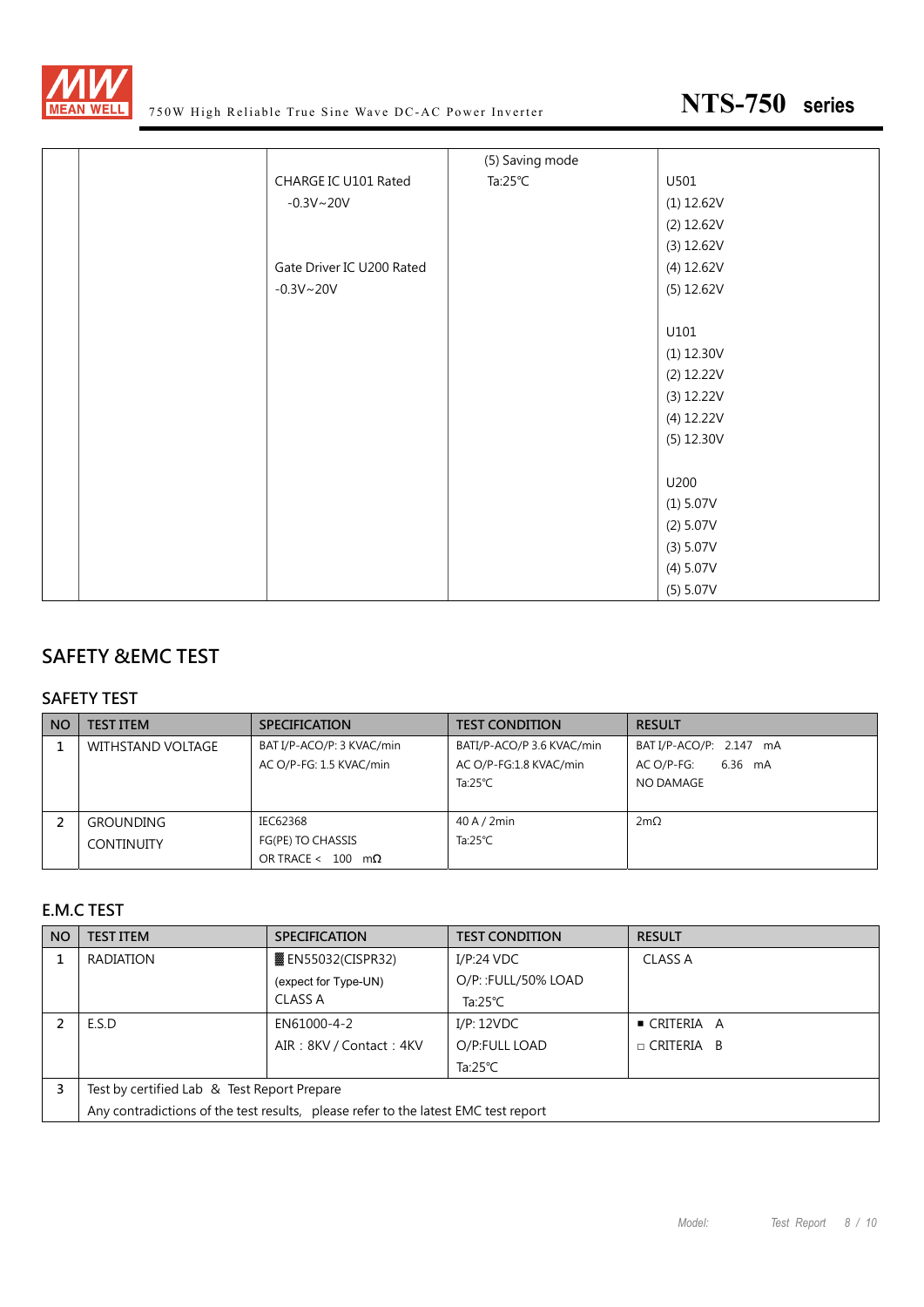

## **Reliability Test**

| <b>NO</b>    | <b>TEST ITEM</b>      |                                            | <b>SPECIFICATION</b>       |  | <b>TEST CONDITION</b> | <b>RESULT</b>                                    |
|--------------|-----------------------|--------------------------------------------|----------------------------|--|-----------------------|--------------------------------------------------|
| $\mathbf{1}$ | TEMPERATURE RISE TEST | MODEL: NTS-750-212                         |                            |  |                       |                                                  |
|              |                       | 1. ROOM AMBIENT BURN-IN: 2 HRS             |                            |  |                       |                                                  |
|              |                       | I/P: 12.5VDC O/P: FULL LOAD Ta= 25.0 °C    |                            |  |                       |                                                  |
|              |                       | 2. HIGH AMBIENT BURN-IN: 2 HRS             |                            |  |                       |                                                  |
|              |                       | I/P : 12.5VDC O/P : FULL LOAD Ta = 40.0 °C |                            |  |                       |                                                  |
|              |                       |                                            |                            |  |                       |                                                  |
|              |                       | <b>NO</b>                                  | Position                   |  |                       | ROOM AMBIENT Ta=25.0 °C HIGH AMBIENT Ta= 40.0 °C |
|              |                       | $\mathbf{1}$                               | C101                       |  | 67.3°C                | 75.5°C                                           |
|              |                       | $\overline{2}$                             | Q101                       |  | 71.9°C                | 78.9°C                                           |
|              |                       | $\mathsf{3}$                               | Q103                       |  | 72.0°C                | 78.3°C                                           |
|              |                       | $\overline{4}$                             | C146                       |  | 81.4°C                | 88.9°C                                           |
|              |                       | 5                                          | T101                       |  | 80.4°C                | 88.6°C                                           |
|              |                       | 6                                          | RT300                      |  | 61.4°C                | 68.8°C                                           |
|              |                       | $\overline{7}$                             | U303                       |  | 45.9°C                | 57.7°C                                           |
|              |                       | 8                                          | T501                       |  | 35.7°C                | 48.8°C                                           |
|              |                       | 9                                          | L <sub>100</sub>           |  | 45.7°C                | 58.0°C                                           |
|              |                       | 10                                         | C112                       |  | 39.9°C                | 52.5°C                                           |
|              |                       | 11                                         | D107                       |  | 55.0°C                | 66.9°C                                           |
|              |                       | 12                                         | D105                       |  | 53.7°C                | 64.7°C                                           |
|              |                       | 13                                         | Q200                       |  | 59.6°C                | 71.2°C                                           |
|              |                       | 14                                         | ZR200                      |  | 36.9°C                | 50.8°C                                           |
|              |                       | 15                                         | L201                       |  | 38.2°C                | 51.4°C                                           |
|              |                       | 16                                         | C <sub>219</sub>           |  | 28.1°C                | 43.6°C                                           |
|              |                       | 17                                         | L200                       |  | 41.3°C                | 54.8°C                                           |
|              |                       | 18                                         | TSW1                       |  | 34.4°C                | 48.4°C                                           |
|              |                       | 19                                         | C119                       |  | 41.8°C                | 53.7°C                                           |
|              |                       | 20                                         | C118                       |  | 39.0°C                | $51.3^{\circ}$ C                                 |
|              |                       | 21                                         | Q202                       |  | 57.7°C                | 70.6°C                                           |
|              |                       | 22                                         | Q105                       |  | 35.2°C                | 48.8°C                                           |
|              |                       | 23                                         | Q501                       |  | 52.9°C                | 62.9°C                                           |
|              |                       | 24                                         | U101                       |  | 35.9°C                | 49.5°C                                           |
|              |                       | 25                                         | U501                       |  | 52.3°C                | 63.6°C                                           |
|              |                       | 26                                         | T100                       |  | 33.0°C                | 47.0°C                                           |
|              |                       | 27                                         | U100                       |  | 58.2°C                | 66.6°C                                           |
|              |                       | 28                                         | U201                       |  | 43.4°C                | 55.3°C                                           |
|              |                       | 29                                         | U500                       |  | 42.8°C                | 53.7°C                                           |
| 2            | LOW TEMPERATURE       | <b>TURN</b>                                | $\overline{2}$<br>ON AFTER |  | I/P: 12.5VDC          | TEST: OK                                         |
|              | TURN ON TEST          | <b>HOUR</b>                                |                            |  | O/P: 100%LOAD         |                                                  |
|              |                       | Ta= $-25$ °C                               |                            |  |                       |                                                  |